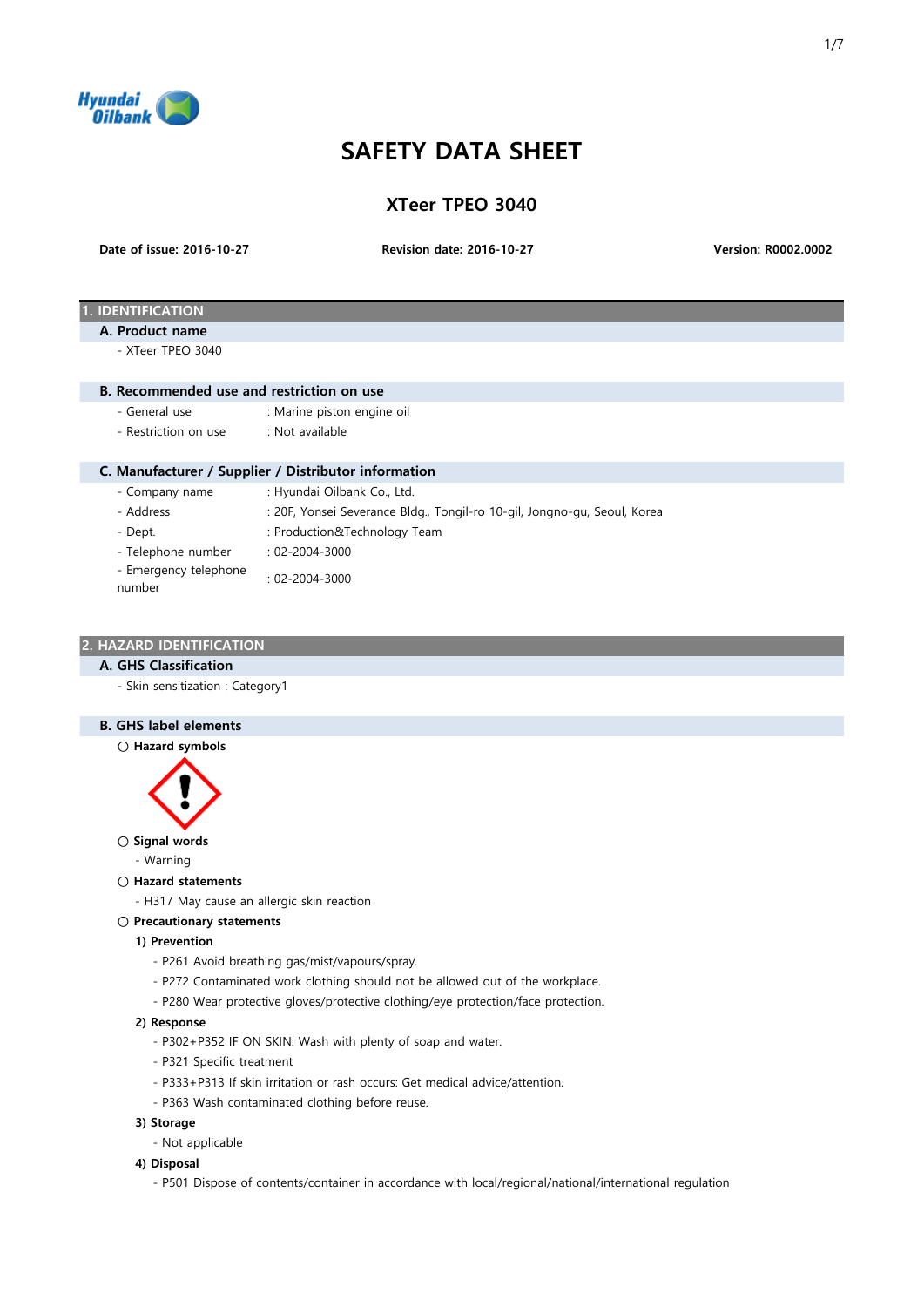# C. Other hazards which do not result in classification : (NFPA Classification)

#### $\bigcirc$  NFPA grade (0 ~ 4 level)

- Health : 0, Flammability : 1, Reactivity : 0

## 3. COMPOSITION/INFORMATION ON INGREDIENTS

| Chemical Name                                          | Trade names and Synonyms  | CAS No.    | Content(%) |
|--------------------------------------------------------|---------------------------|------------|------------|
| Distillates (petroleum), hydrotreated light paraffinic | Mineral oil, petroleum    |            |            |
|                                                        | distillates, hydrotreated | 64742-55-8 | $80 - 90$  |
|                                                        | (severe) light paraffinic |            |            |
| Additive mixture 1                                     |                           |            | $10 - 15$  |
| Additive mixture 2                                     |                           |            | $1 - 2$    |

#### 4. FIRST AID MEASURES

#### A. Eye contact

- Do not rub your eyes.
- Immediately flush eyes with plenty of water for at least 15minutes and call a doctor/physician.

## B. Skin contact

- Flush skin with plenty of wter for at least 15 minutes while removing contaminated clothing and shoes.
- Laundering enough contaminated clothing before reuse.
- Go to the hospital immediately if symptoms(flare, irritate) occur.
- Wash thoroughly after handling.

#### C. Inhalation contact

- When exposed to large amounts of steam and mist, move to fresh air.
- Take specific treatment if needed.

#### D. Ingestion contact

- About whether I should induce vomiting Take the advice of a doctor.
- Rinse your mouth with water immediately.

## E. Delayed and immediate effects and also chronic effects from short and long term exposure

- Not available

#### F. Notes to physician

- Notify medical personnel of contaminated situations and have them take appropriate protective measures.

## 5. FIREFIGHTING MEASURES

#### A. Suitable (Unsuitable) extinguishing media

- Dry chemical, carbon dioxide, regular foam extinguishing agent, spray
- Avoid use of water jet for extinguishing

#### B. Specific hazards arising from the chemical

- Not available

#### C. Special protective actions for firefighters

- Move containers from fire area, if you can do without the risk.
- Avoid inhalation of materials or combustion by-products.
- Do not access if the tank on fire.
- Use appropriate extinguishing measure suitable for surrounding fire.
- Wear appropriate protective equipment.
- Keep containers cool with water spray.
- Vapor or gas is burned at distant ignition sources can be spread quickly.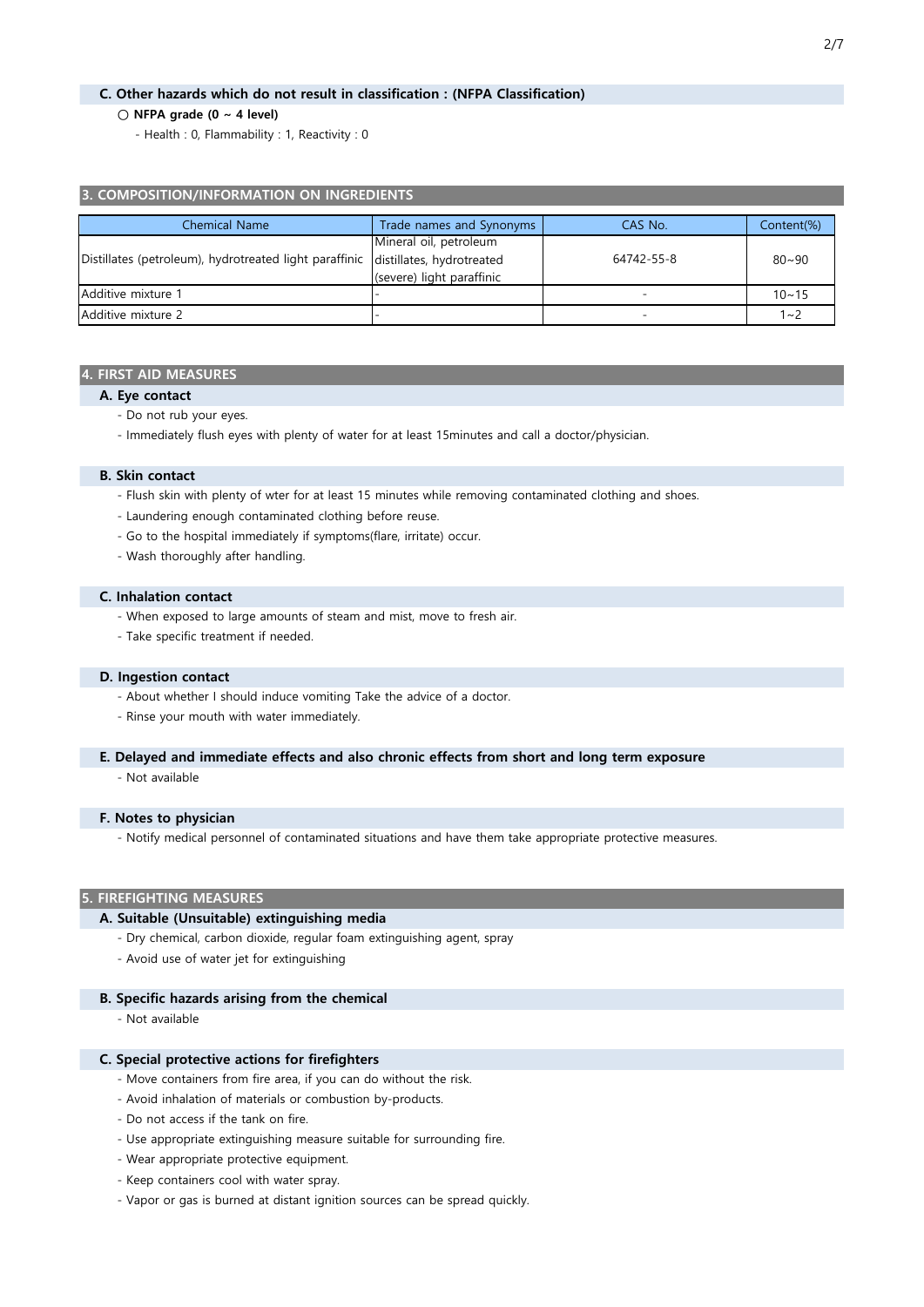#### 6. ACCIDENTAL RELEASE MEASURES

#### A. Personal precautions, protective equipment and emergency procedures

- Ventilate closed spaces before entering.
- Must work against the wind, let the upwind people to evacuate.
- Move container to safe area from the leak area.
- Handling the damaged containers or spilled material after wearing protective equipment.
- Do not direct water at spill or source of leak.
- Avoid skin contact and inhalation.

#### B. Environmental precautions

- Prevent runoff and contact with waterways, drains or sewers.
- If large amounts have been spilled, inform the relevant authorities.

#### C. Methods and materials for containment and cleaning up

- Large spill : Stay upwind and keep out of low areas. Dike for later disposal.
- Notification to central government, local government. When emissions at least of the standard amount
- Dispose of waste in accordance with local regulation.
- Appropriate container for disposal of spilled material collected.
- Small leak: sand or other non-combustible material, please let use absorption.
- Wipe off the solvent.
- Dike for later disposal.

#### 7. HANDLING AND STORAGE

#### A. Precautions for safe handling

- Since emptied containers retain product residue(vapor, liquid, solid) follow all MSDS and label warnings even after container is emptied.
- Get the manual before use.
- Dealing only with a well-ventilated place.
- Do not handle until all safety precautions have been read and understood.
- Do not inhale the steam prolonged or repeated.

## B. Conditions for safe storage, including any incompatibilities

- Save in cool, dry and well ventilated place.
- Do not apply any physical shock to container.
- Avoid direct sunlight.
- Keep sealed when not in use.
- No open fire.

## 8. EXPOSURE CONTROLS/PERSONAL PROTECTION

#### A. Exposure limits

- ACGIH TLV
	- [Distillates (petroleum), hydrotreated light paraffinic] : TWA 5 mg/m3, Inhalable particulate matter(Mineral oil, Pure, highly and severely refined)
- $\cap$  OSHA PFI
	- Not available

#### B. Engineering controls

- A system of local and/or general exhaust is recommended to keep employee exposures above the Exposure Limits. Local exhaust ventilation is generally preferred because it can control the emissions of the contaminant at its source, preventing dispersion of it into the general work area. The use of local exhaust ventilation is recommended to control emissions near the source.

#### C. Individual protection measures, such as personal protective equipment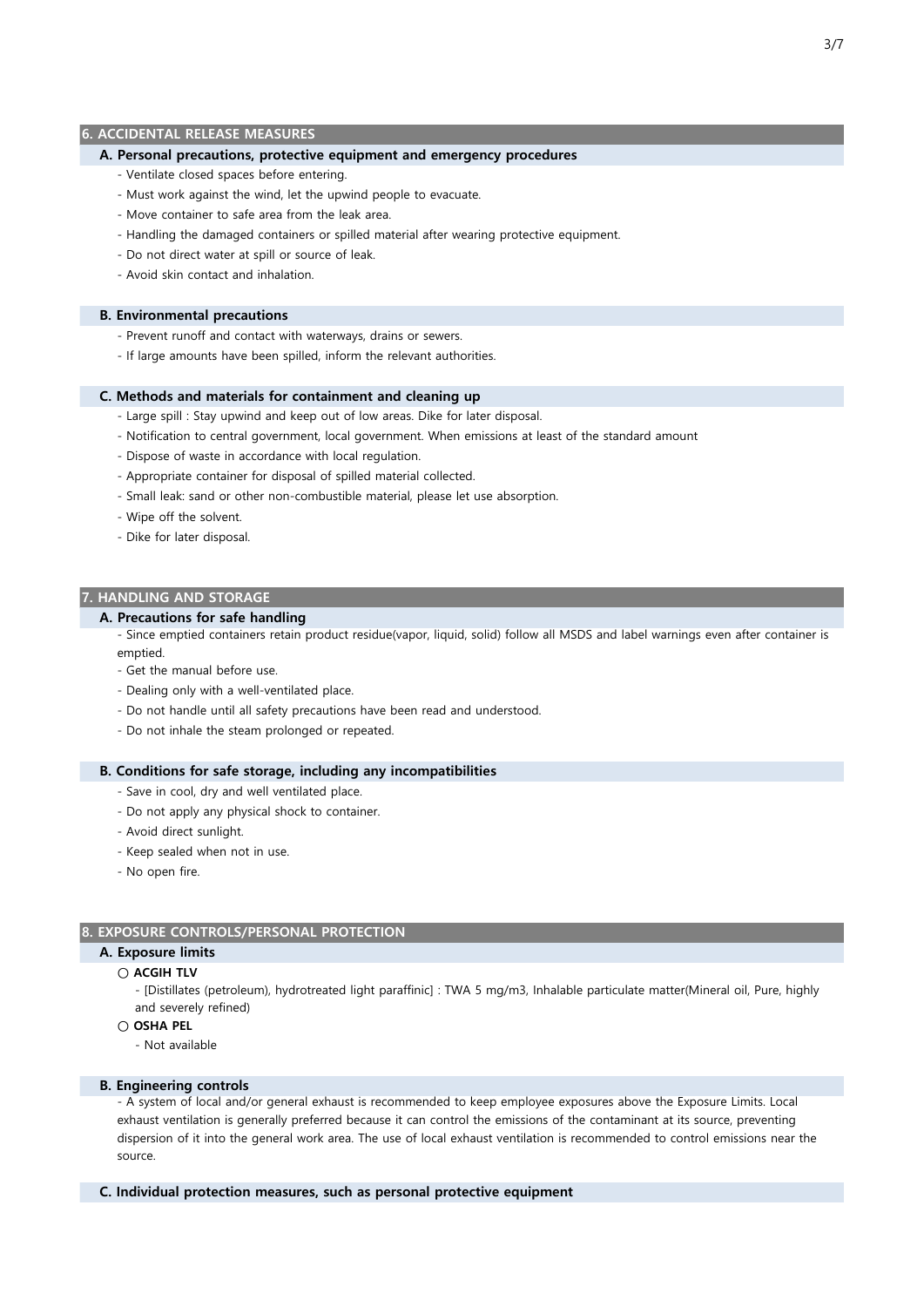#### ○ Respiratory protection

- Under conditions of frequent use or heavy exposure, Respiratory protection may be needed.
- Respiratory protection is ranked in order from minimum to maximum.
- Consider warning properties before use.
- Any chemical cartridge respirator with organic vapor cartridge(s).
- Any chemical cartridge respirator with a full facepiece and organic vaporcartridge(s).
- Any air-purifying respirator with a full facepiece and an organic vapor canister.

- For Unknown Concentration or Immediately Dangerous to Life or Health : Any supplied-air respirator with full facepiece and operated in a pressure-demand or other positive-pressure mode in combination with a separate escape supply. Any selfcontained breathing apparatus with a full facepiece.

#### ○ Eye protection

- Wear primary eye protection such as splash resistant safety goggles with a secondary protection face shield.
- Provide an emergency eye wash station and quick drench shower in the immediate work area.

## ○ Hand protection

- Wear appropriate glove.

# ○ Skin protection

- Wear appropriate clothing.

#### ○ Others

- Not available

## 9. PHYSICAL AND CHEMICAL PROPERTIES

| A. Appearance                                   |               |
|-------------------------------------------------|---------------|
| - Appearance                                    | Liquid        |
| - Color                                         | Dark amber    |
| B. Odor                                         | Mild          |
| C. Odor threshold                               | Not available |
| D. pH                                           | Not available |
| E. Melting point/Freezing point                 | Not available |
| F. Initial Boiling Point/Boiling Ranges         | Not available |
| G. Flash point                                  | > 200 ℃       |
| H. Evaporation rate                             | Not available |
| I. Flammability(solid, gas)                     | Not available |
| J. Upper/Lower Flammability or explosive limits | Not available |
| K. Vapour pressure                              | Not available |
| L. Solubility                                   | Not available |
| M. Vapour density                               | Not available |
| N. Specific gravity(Relative density)           | 0.888         |
| O. Partition coefficient of n-octanol/water     | Not available |
| P. Autoignition temperature                     | Not available |
| Q. Decomposition temperature                    | Not available |
| R. Viscosity                                    | 11 cSt @100℃  |
| S. Molecular weight                             | Not available |

#### 10. STABILITY AND REACTIVITY

#### A. Chemical Stability

- This material is stable under recommended storage and handling conditions.

#### B. Possibility of hazardous reactions

- Hazardous Polymerization will not occur.

#### C. Conditions to avoid

- Avoid contact with incompatible materials and condition.
- Avoid : Accumulation of electrostatic charges, Heating, Flames and hot surfaces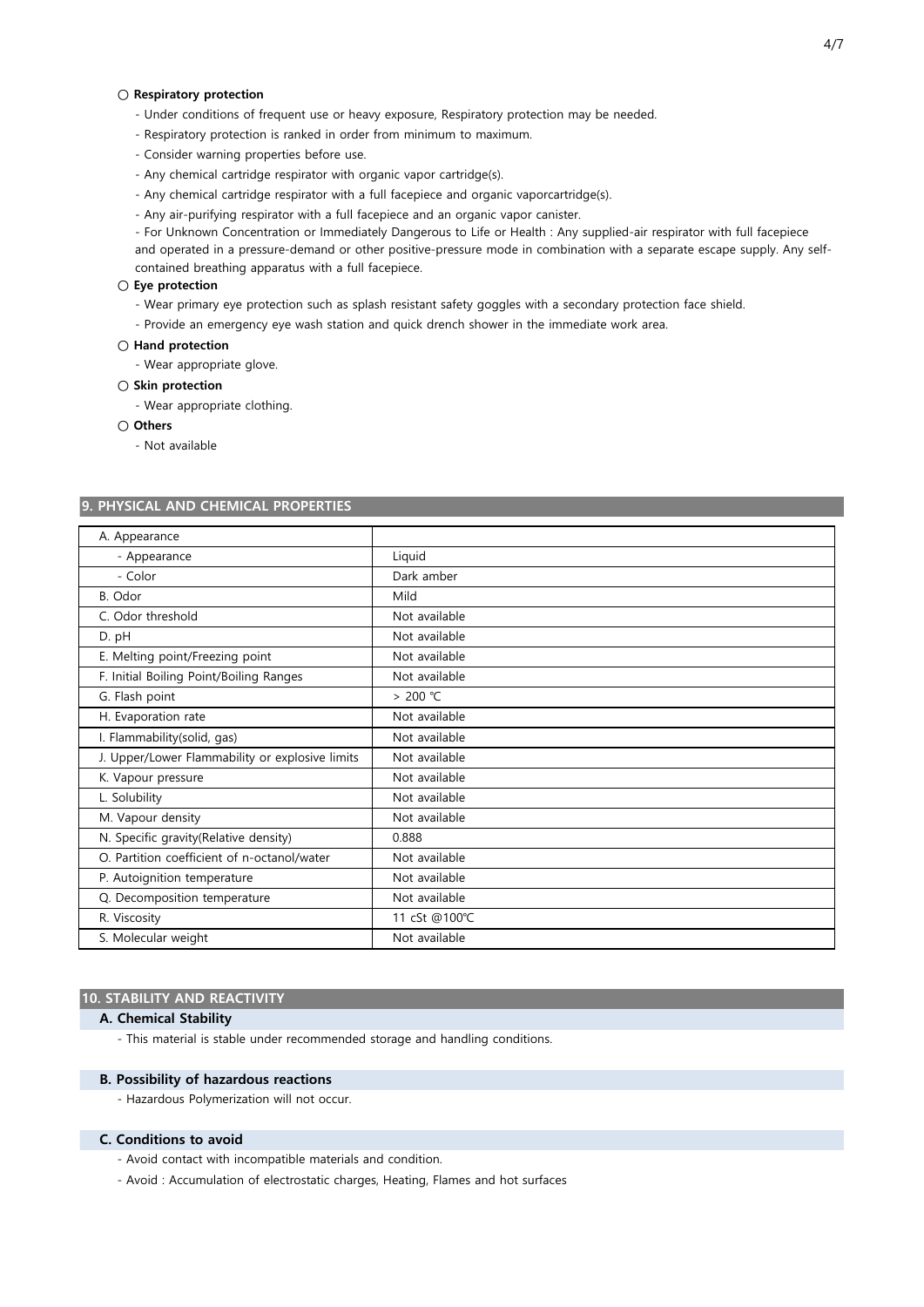#### D. Incompatible materials

- Not available

# E. Hazardous decomposition products

- May emit flammable vapour if involved in fire.

## 11. TOXICOLOGICAL INFORMATION

## A. Information on the likely routes of exposure

## ○ (Respiratory tracts)

- Not available
- (Oral)
	- Not available

#### ○ (Eye·Skin)

- May cause an allergic skin reaction

## B. Delayed and immediate effects and also chronic effects from short and long term exposure

#### ○ Acute toxicity

\* Oral - >5000mg/kg

- [Distillates (petroleum), hydrotreated light paraffinic] : LD50 > 5000 ㎎/㎏ Rat

\* Dermal - ATE MIX : Not available

- [Distillates (petroleum), hydrotreated light paraffinic] : LD50 > 2000 ㎎/㎏ Rabbit

# \* Inhalation - ATE MIX : 1.0mg/L < ATEmix <= 5.0mg/L

- [Distillates (petroleum), hydrotreated light paraffinic] : Mist LC50 2.18 ㎎/ℓ 4 hr Rat

## ○ Skin corrosion/irritation

- Not available

#### ○ Serious eye damage/irritation

- Not available

## ○ Respiratory sensitization

- Not available

#### ○ Skin sensitization

- May cause an allergic skin reaction

## ○ Carcinogenicity

\* IARC

#### - Not available

- \* OSHA
- Not available
- \* ACGIH
	- [Distillates (petroleum), hydrotreated light paraffinic] : A4
- \* NTP
- Not available

# \* EU CLP

- [Distillates (petroleum), hydrotreated light paraffinic] : Carc.1B
- Germ cell mutagenicity
	- Not available

## ○ Reproductive toxicity

- Not available
- STOT-single exposure
	- Not available

## ○ STOT-repeated exposure

- Not available
- Aspiration hazard
	- Not available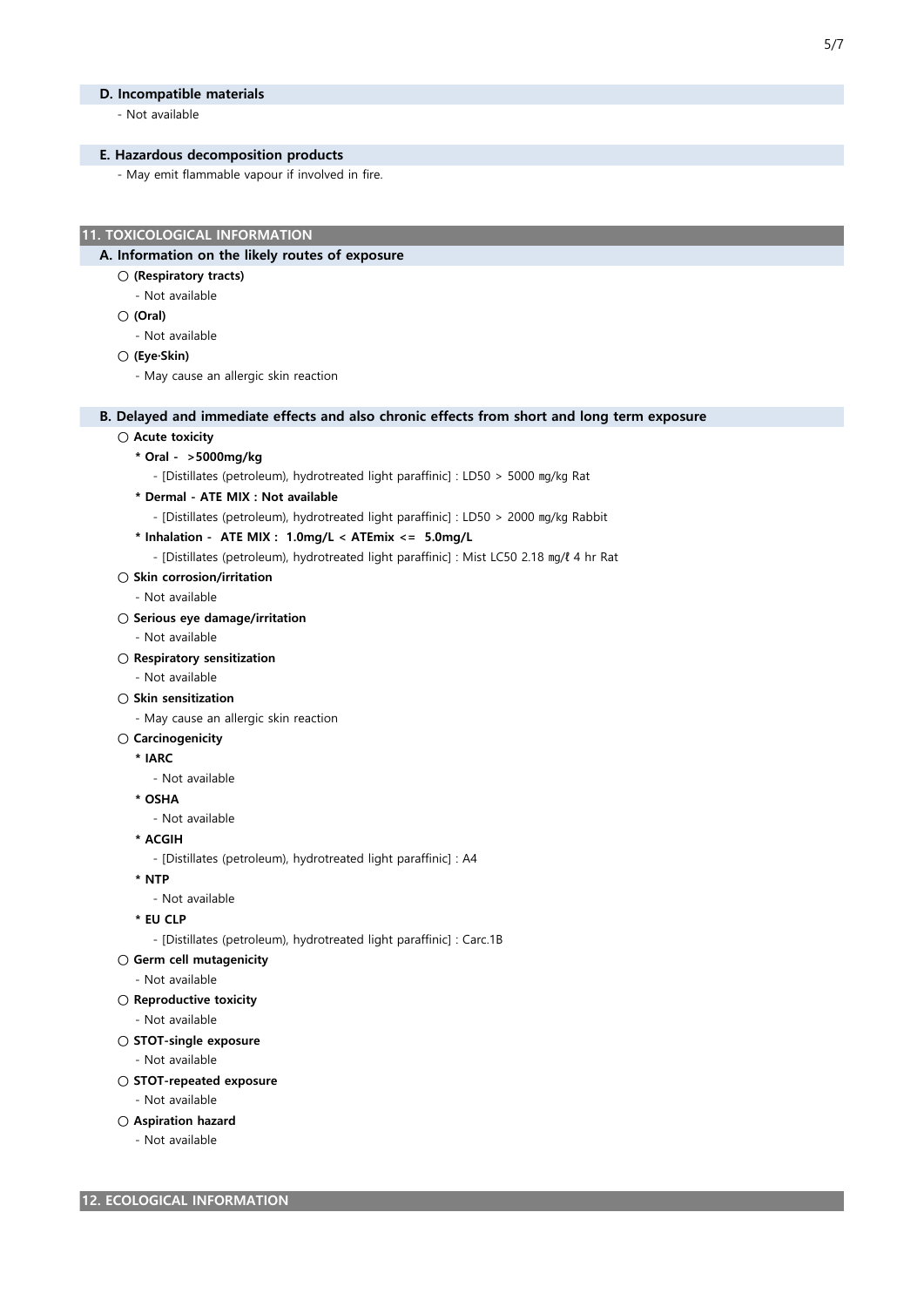## A. Ecotoxicity

## $\cap$  Fish

- [Distillates (petroleum), hydrotreated light paraffinic] : LC50 > 5000 ㎎/ℓ 96 hr Oncorhynchus mykiss

# ○ Crustaceans

- [Distillates (petroleum), hydrotreated light paraffinic] : EC50 > 1000 ㎎/ℓ 48 hr Daphnia magna

- Algae
	- Not available

## B. Persistence and degradability

- Persistence
	- [Distillates (petroleum), hydrotreated light paraffinic] : log Kow 3.9 ~ 6 (Estimates)
- Degradability
	- Not available

## C. Bioaccumulative potential

#### ○ Bioaccumulative potential

- Not available

#### ○ Biodegration

- [Distillates (petroleum), hydrotreated light paraffinic] : 6 (%) 28 day (Aerobic, Domestic wastewater, does not decompose easily)

#### D. Mobility in soil

- Not available

## E. Other adverse effects

- Not available

## 13. DISPOSAL CONSIDERATIONS

# A. Disposal methods

- Since more than two kinds of designaed waste is mixed, it is difficult to treat seperatly, then can be reduction or stabilization by incineration or similar process.

- If water separation is possible, pre-process with Water separation process.
- Dispose by incineration.

#### B. Special precautions for disposal

- The user of this product must disposal by oneself or entrust to waste disposer or person who other's waste recycle and
- dispose, person who establish and operate waste disposal facilities.
- Dispose of waste in accordance with all applicable laws and regulations.

#### 14. TRANSPORT INFORMATION

#### A. UN No. (IMDG)

- Not available

## B. Proper shipping name

- Not available

# C. Hazard Class

- Not available

# D. IMDG Packing group

- Not available

## E. Marine pollutant

- Not applicable